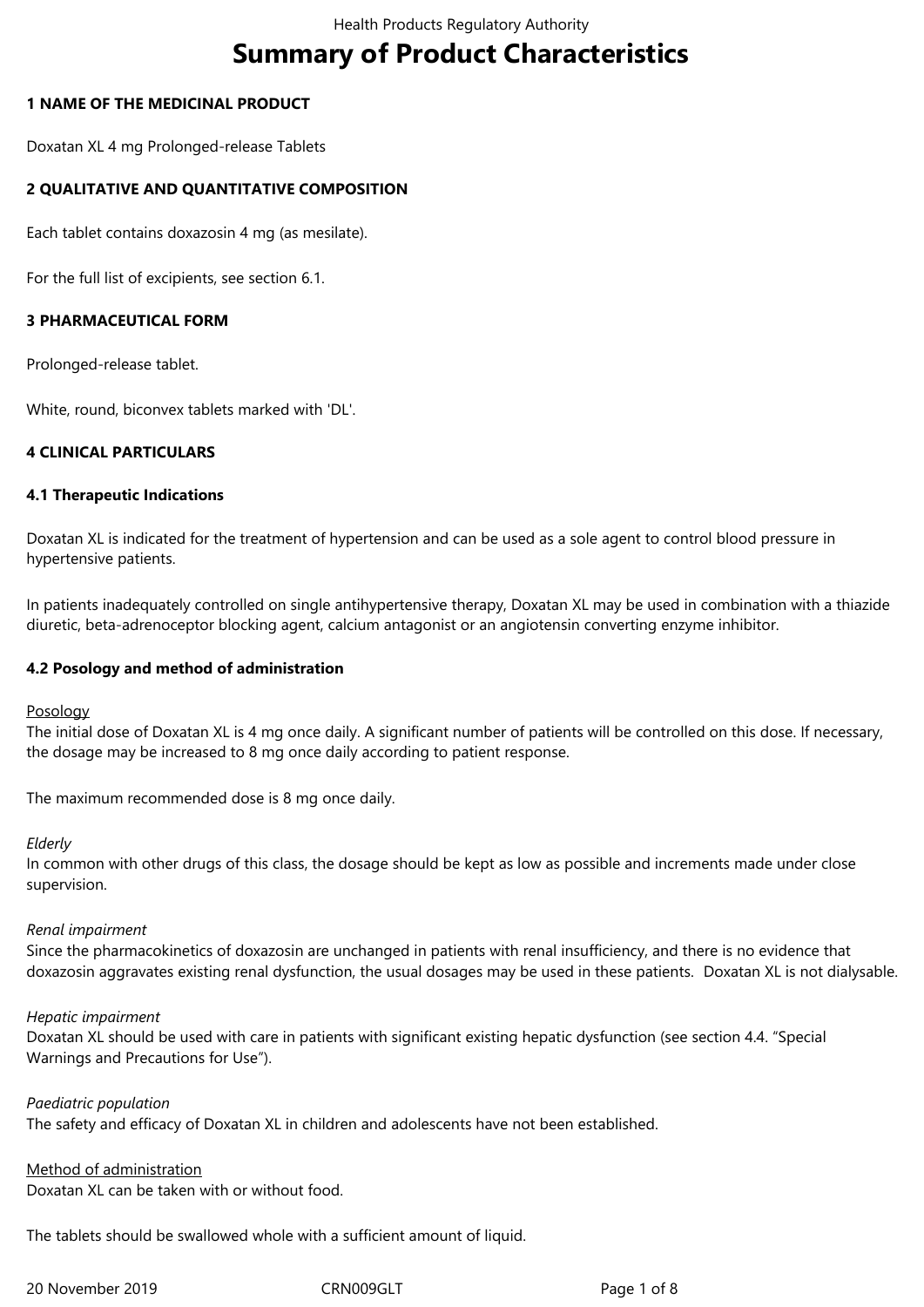## **4.3 Contraindications**

Hypersensitivity to the active substance or to any of the excipients listed in section 6.1.

Hypersensitivity to quinazolines (e.g. doxazosin, prazosin, terazosin)XL.

Patients with a history of gastro-intestinal obstruction, oesophageal obstruction or any degree of decreased lumen diameter of the gastro-intestinal tract.

Monotherapy in patients with either overflow bladder or anuria with or without progressive renal insufficiency.

Patients with a history of orthostatic hypotension.

Use during lactation: Animal studies have shown that doxazosin accumulates in breast milk. The clinical safety of Doxatan XL during lactation has not been established; consequently Doxatan XL is contra-indicated in nursing mothers.

Patients with benign prostatic hyperplasia and concomitant congestion of the upper urinary tract, chronic urinary tract infection or bladder stones.

## **4.4 Special warnings and precautions for use**

#### Information for the patient

Patients should be informed that Doxatan XL should be swallowed whole. Patients should not chew, break or crush the tablets.

#### Renal impairment

There is no evidence that Doxatan XL aggravates renal dysfunction. However, Doxatan XL dosage introduction and adjustment should be carried out with great care.

#### Hepatic impairment

As with any drug wholly metabolised by the liver, Doxatan XL should be administered with caution to patients with evidence of impaired hepatic function (see 5.2. Pharmacokinetic Properties). As there is no clinical practice experience in patients with severe hepatic dysfunction, use in such patients is not recommended.

An excessive hypotensive effect may occur in some patients following soon after initial treatment often in persons who have shown evidence of overreaction with other antihypertensives and usually with the initial dose. It is recommended that the initial dosage should be given when the patient is not required to undertake any activity such as driving or operating machinery.

The 'Intraoperative Floppy Iris Syndrome' (IFIS, a variant of small pupil syndrome) has been observed during cataract surgery in some patients on or previously treated with tamsulosin. Isolated reports have also been received with other alpha-1 blockers and the possibility of a class effect cannot be excluded. As IFIS may lead to increased procedural complications during the cataract operation, current or past use of alpha-1 blockers should be made known to the ophthalmic surgeon in advance of surgery.

Concomitant use of phosphodiesterase-5-inhibitors (e.g. sildenafil, tadalafil, vardenafil) and Doxatan XL may lead to symptomatic hypotension in some patients. In order to minimise the risk for developing postural hypotension the patient should be stable on the alpha-blocker therapy before initiating use of phospodiesterase-5-inhibitors.Furthermore, it is recommended to initiate phosphodiesterase-5-inhibitor treatment with the lowest possible dose and to respect a 6-hour time interval from intake of doxazosin.

Patients on a low sodium diet or treated with diuretics seem more sensitive for the potential for postural effects.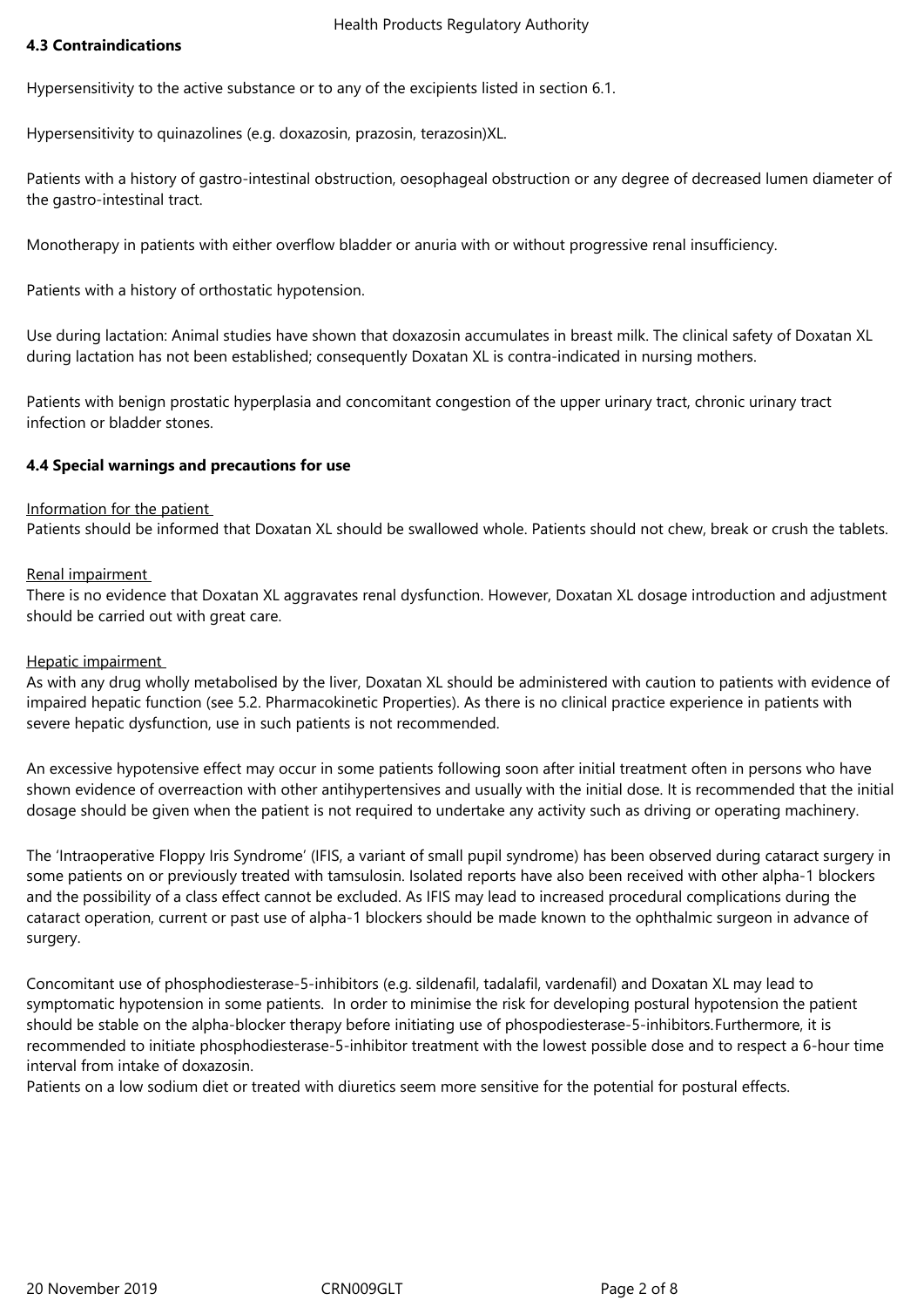Because of its vasodilator action, doxazosin should be used with caution in patients with any of the following cardiac emergencies:

- pulmonary oedema due to aortic or mitral stenosis
- high output cardiac insufficiency
- right ventricular heart failure due to pulmonary embolism or pericardial effusion
- left ventricular heart failure with low filling pressure.

Caution is also recommended, when doxazosin is administered concomitantly with drugs, which may influence hepatic metabolism (e.g., cimetidine).

## Priapism

Prolonged erections and priapism have been reported with alpha-1 blockers including doxazosin in post-marketing experience. If priapism is not treated immediately, it could result in penile tissue damage and permanent loss of potency, therefore the patient should seek immediate medical assistance.

## Excipients

This medicine contains less than 1 mmol sodium (23 mg) per dosage unit, that is to say essentially 'sodium-free'.

## **4.5 Interaction with other medicinal products and other forms of interactions**

Doxazosin is highly bound to plasma proteins (98%). In vitro data in human plasma indicated that doxazosin has no effect on protein binding of the drugs tested (digoxin, phenytoin, warfarin or indometacin), however, the theoretical potential for interaction with other protein bound drugs should be borne in mind. No adverse interactions have been observed with thiazide diuretics, frusemide, beta-blocking agents, non-steroidal anti-inflammatory drugs, antibiotics, oral hypoglycaemic drugs, uricosuric agents or anticoagulants. However, data from formal drug/drug interaction studies are not present.

Concomitant use of phosphodiesterase-5-inhibitors (e.g. sildenafil, tadalafil, vardenafil) and Doxatan XL may lead to symptomatic hypotension in some patients (see section 4.4).

Doxazosin potentiates the blood pressure lowering effect of other alpha- blockers and antihypertensive drugs.

In an open-label, randomized, placebo-controlled trial in 22 healthy male volunteers, the administration of a single 1 mg dose of doxazosin on day 1 of a four-day regimen of oral cimetidine (400 mg twice daily) resulted in a 10 % increase in mean AUC of doxazosin, and no statistically significant changes in mean  $C_{\text{max}}$  and mean half-life of doxazosin. The 10 % increase in the mean AUC for doxazosin with cimetidine is within intersubject variation (27 %) of the mean AUC for doxazosin with placebo.

#### **4.6 Fertility, pregnancy and lactation**

#### **Pregnancy**

Doxazosin crosses the placenta. Although no teratogenic effects were seen in animal testing, reduced foetal survival was observed in animals at extremely high doses. These doses were approximately 300 times the maximum recommended human dose. As there are no adequate and well controlled studies in pregnant women, the safety of Doxatan XL use during pregnancy has not yet been established. Accordingly, Doxatan XL should be used only when, in the opinion of the physician, potential benefit outweighs potential risk.

## Breast-feeding

Doxatan XL is contraindicated during lactation. If therapy with doxazosin is unavoidable, breastfeeding must be stopped.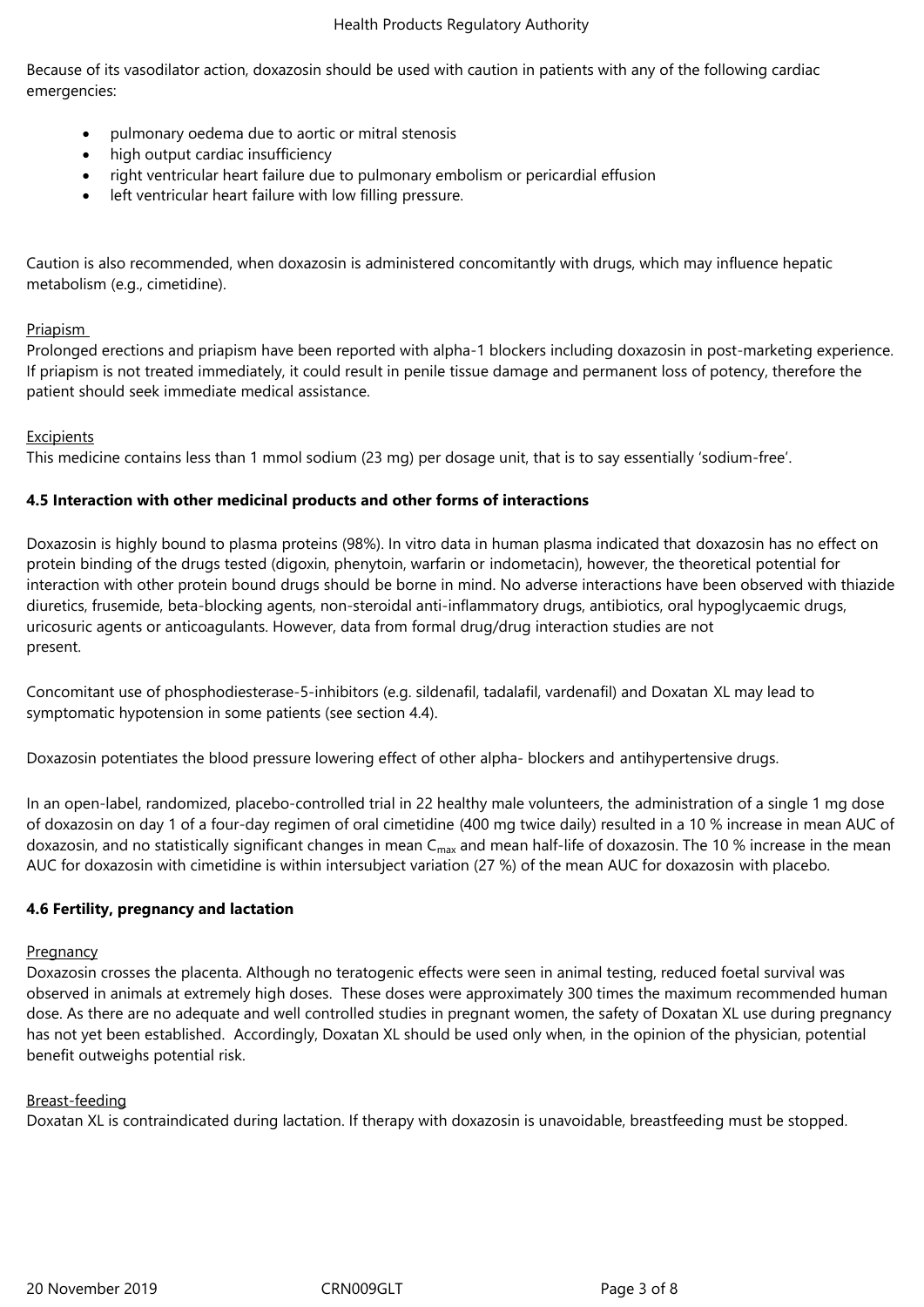## **4.7 Effects on ability to drive and use machines**

The ability to drive or use machinery may be impaired, especially when initiating therapy. The drug may also induce drowsiness. Patients should not drive or operate machinery unless it has been shown not to affect their alertness or dexterity.

#### **4.8 Undesirable effects**

In clinical trials, the most common reactions associated with doxazosin were of a postural type (rarely associated with fainting) or non-specific.

Frequencies used are as follows: Very common ≥ 1/10, Common ≥ 1/100 and < 1/10, Uncommon ≥ 1/1,000 and < 1/100, Rare ≥ 1/10,000 and < 1/1,000, Very rare < 1/10,000

| MedDRA<br>System Organ Class                    | Frequency            | <b>Undesirable Effects</b>                                     |
|-------------------------------------------------|----------------------|----------------------------------------------------------------|
| Infections and infestations                     | Common               | Respiratory tract infection, urinary tract infection           |
| Blood and lymphatic system disorders            | Very Rare            | Leukopenia, thrombocytopenia                                   |
| Immune System Disorders                         | Uncommon             | Allergic drug reaction                                         |
| Metabolism and Nutrition Disorders              |                      | Uncommon   Anorexia, gout, increased appetite                  |
| Psychiatric Disorders                           | Uncommon             | Anxiety, depression, insomnia                                  |
|                                                 | Very Rare            | Agitation, nervousness                                         |
| Nervous System Disorders                        | Common               | Dizziness, headache, somnolence                                |
|                                                 | Uncommon             | Cerebrovascular accident, hypoesthesia, syncope, tremor        |
|                                                 | Very Rare            | Dizziness postural, paraesthesia                               |
| Eye Disorders                                   | Very Rare            | <b>Blurred</b> vision                                          |
|                                                 | Unknown              | Intraoperative floppy iris syndrome (see Section 4.4)          |
| Ear and Labyrinth Disorders                     | Common               | Vertigo                                                        |
|                                                 | Uncommon             | Tinnitus                                                       |
| <b>Cardiac Disorders</b>                        | Common               | Palpitation, tachycardia                                       |
|                                                 | Uncommon             | Angina pectoris, myocardial infarction                         |
|                                                 | Very Rare            | Bradycardia, cardiac arrhythmias                               |
| Vascular Disorders                              | Common               | Hypotension, postural hypotension                              |
|                                                 | Very Rare            | Hot Flush                                                      |
| Respiratory, Thoracic and Mediastinal Disorders | Common               | Bronchitis, cough, dyspnoea, rhinitis                          |
|                                                 | Uncommon   Epistaxis |                                                                |
|                                                 | Very Rare            | Aggravated Bronchospasm                                        |
| <b>Gastrointestinal Disorders</b>               | Common               | Abdominal pain, dyspepsia, dry mouth, nausea                   |
|                                                 | Uncommon             | Constipation, diarrhoea, flatulence, vomiting, gastroenteritis |
|                                                 | Rare                 | Gastrointestinal obstruction                                   |
| <b>Hepatobiliary Disorders</b>                  |                      | Uncommon Abnormal liver function tests                         |
|                                                 | Very Rare            | Cholestasis, hepatitis, jaundice                               |

20 November 2019 **CRN009GLT** CRNO09GLT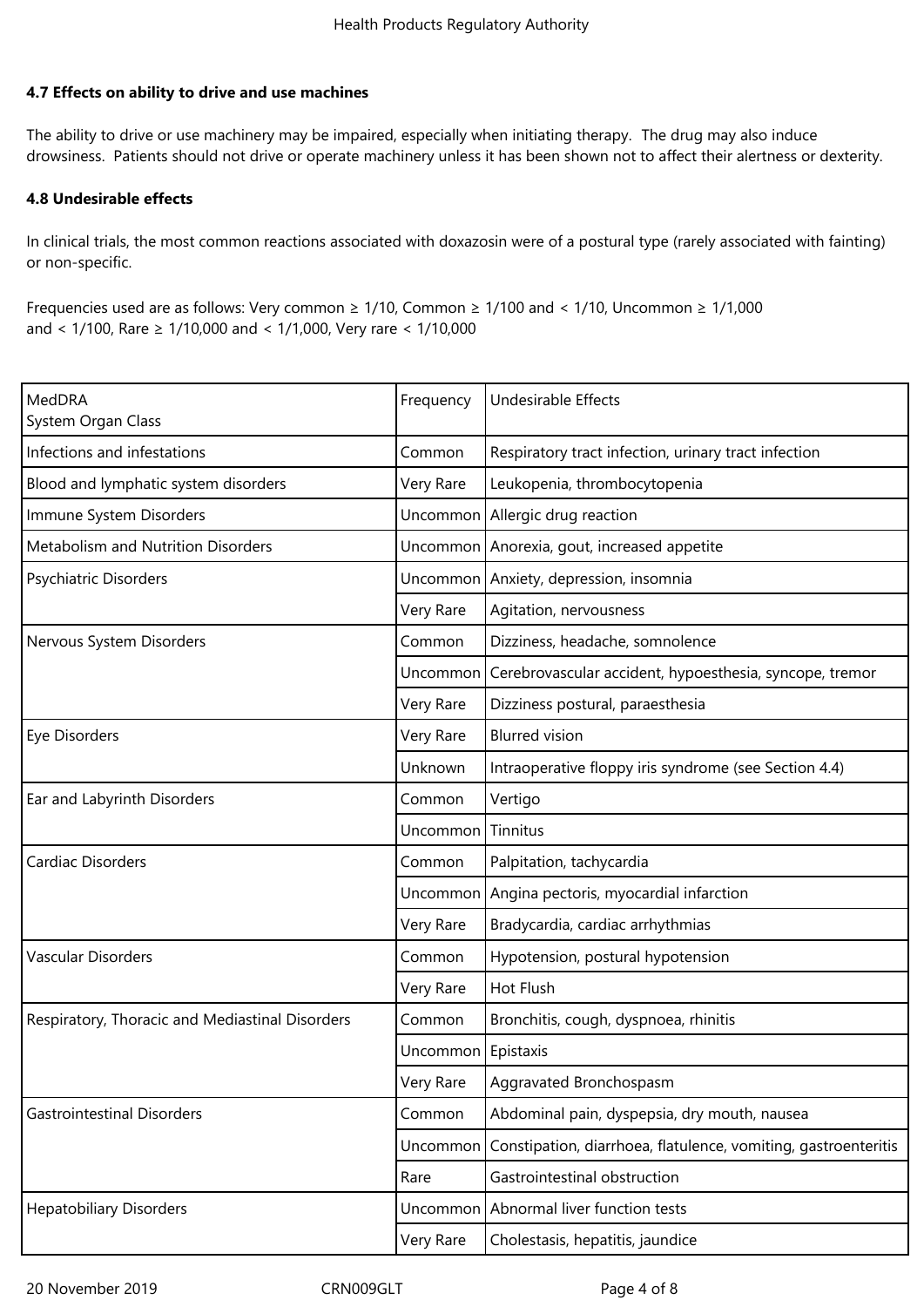|                                                      | Uncommon Skin rash   |                                                                    |
|------------------------------------------------------|----------------------|--------------------------------------------------------------------|
|                                                      | Very Rare            | Alopecia, purpura, urticaria                                       |
| Musculoskeletal and Connective Tissue Disorders      | Common               | Back pain, myalgia                                                 |
|                                                      | Uncommon Arthralgia  |                                                                    |
|                                                      | Very Rare            | Muscle cramps, muscle weakness                                     |
| Renal and Urinary Disorders                          | Common               | Cystitis, urinary incontinence                                     |
|                                                      | Uncommon             | Dysuria, hematuria, micturition frequency                          |
|                                                      | Very Rare            | Micturition disorder, nocturia, polyuria, increased diuresis       |
| Reproductive System and Breast Disorders             | Uncommon   Impotence |                                                                    |
|                                                      | Very Rare            | Gynecomastia, priapism                                             |
|                                                      | Unknown              | Retrograde ejaculation                                             |
| General Disorders and Administration Site Conditions | Common               | Asthenia, chest pain, influenza-like symptoms, peripheral<br>edema |
|                                                      |                      | Uncommon   Pain, facial oedema                                     |
|                                                      | Very Rare            | Fatigue, malaise,                                                  |
| Investigations                                       |                      | Uncommon   Weight increase                                         |

## Reporting of suspected adverse reactions

Reporting suspected adverse reactions after authorisation of the medicinal product is important. It allows continued monitoring of the benefit/risk balance of the medicinal product. Healthcare professionals are asked to report any suspected adverse reactions via HPRA Pharmacovigilance, Earlsfort Terrace, IRL –Dublin 2; Tel +353 1 6764971; Fax +353 1 6762517. Website www.hpra.ie; email medsafety@hpra.ie.

## **4.9 Overdose**

Should [overdosage le](http://www.hpra.ie/)ad to [hypotension, the pat](mailto:medsafety@hpra.ie)ient should be immediately placed in a supine, head down position. Other supportive measures may be appropriate in individual cases. Since doxazosin is highly protein bound, dialysis is not indicated.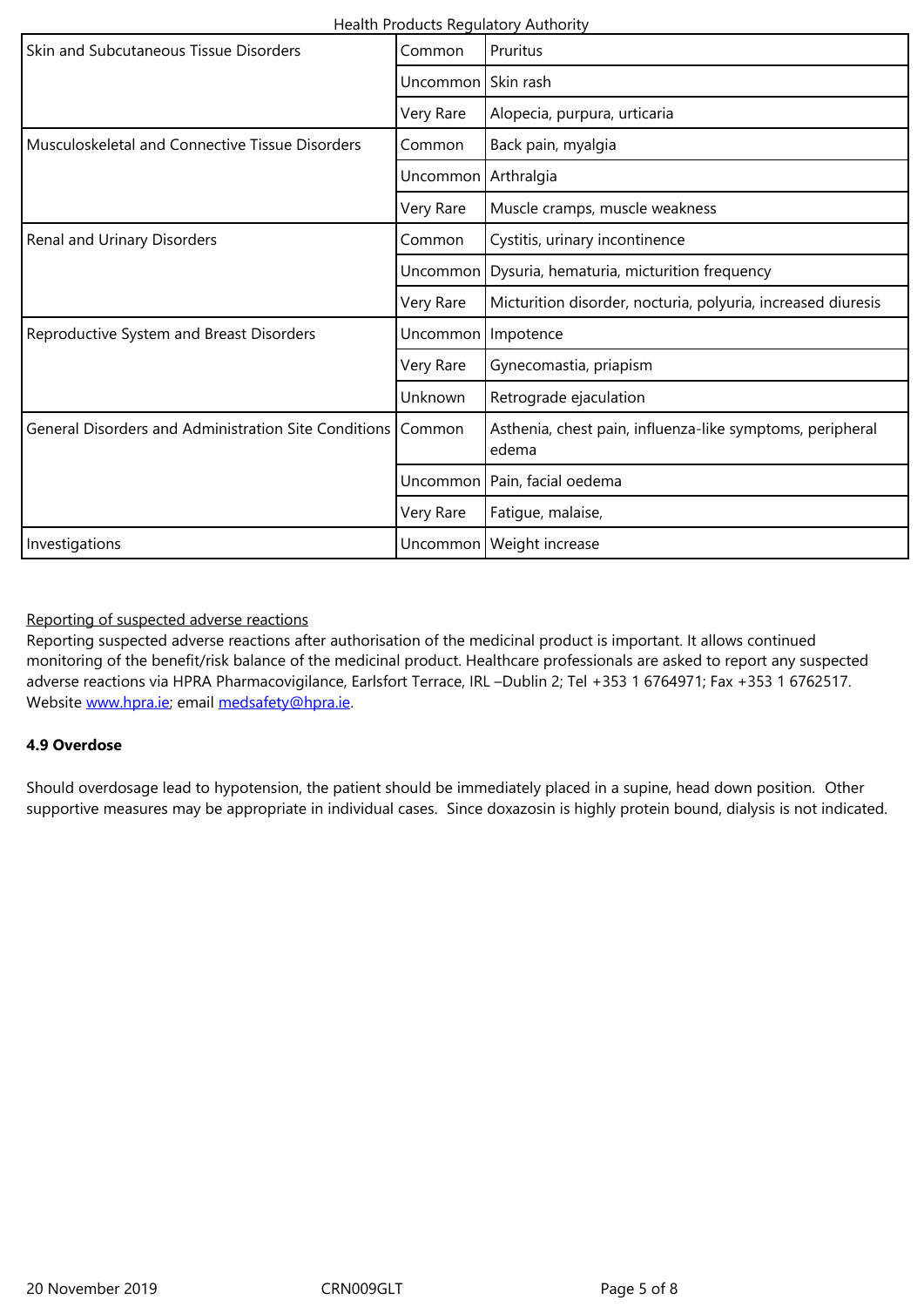## **5 PHARMACOLOGICAL PROPERTIES**

#### **5.1 Pharmacodynamic properties**

Pharmacotherapeutic group: Alpha-adrenoceptor antagonists ATC code: C02CA04

#### *Hypertension:*

Administration of Doxatan XL in hypertensive patients causes a clinically significant reduction in blood pressure as a result of a reduction in systemic vascular resistance. This effect is thought to result from selective blockade of the alpha-1 adrenoceptors located in the vasculature. With once daily dosing, clinically significant reductions in blood pressure are present throughout the day and at 24-hours post dose. The majority of patients are controlled on the initial dose of 4mg Doxatan XL.

In patients with hypertension, the decrease in blood pressure during treatment with Doxatan XL was similar in both the sitting and standing position.

Patients treated with immediate release doxazosin tablets for hypertension can be transferred to Doxatan XL and the dose titrated upwards as needed, while maintaining effect and tolerability.

Increase in plasma renin activity and tachycardia have rarely been seen during long-term treatment.

Doxazosin has a beneficial effect on blood lipids with significant increase of HDL/total cholesterol ratio (app.4-13% of base line values), and significant reduction in total glycerides and total cholesterol.

Treatment with doxazosin has been shown to result in regression of left ventricular hypertrophy, inhibition of platelet aggregation as well as enhanced capacity of tissue plasminogen-activator. Additionally, doxazosin improves insulin sensitivity in patients with impaired sensitivity to insulin.

Doxazosin has shown to be free of metabolic adverse effects and is suitable for treatment of patients with coexistent asthma, diabetes, left ventricular dysfunction or gout.

#### *Prostatic hyperplasia:*

Administration of Doxatan XL to patients with prostatic hyperplasia results in a significant improvement in urodynamics and symptoms as a result of a selective blockade of alpha-adrenoceptors located in the prostatic muscular stroma, capsule and bladder neck.

Most of the patients with prostatic hyperplasia are controlled with the initial dose. Doxazosin has shown to be an effective blocker of 1A subtype of alpha-adrenoceptors which make up more than 70% of the adrenergic subtypes in the prostate.

Throughout the recommended dosage range, Doxatan XL has only a minor or no effect on blood pressure in normotensive benign prostatic hyperplasia (BPH) patients.

In controlled clinical investigations with patients with sexual dysfunction, the therapy with doxazosin was associated with an improvement of the sexual function.

#### **5.2 Pharmacokinetic properties**

#### **Absorption**

After oral administration of therapeutic doses, doxazosin in Doxatan XL is well absorbed with peak blood levels gradually reached at 6 to 8 hours after dosing. Peak plasma levels are approximately one third of those of the same dose of immediate release doxazosin tablets. Trough levels at 24 hours are, however, similar. The pharmacokinetic properties of doxazosin in Doxatan XL lead to a minor variation in plasma levels. Peak/trough ratio of Doxatan XL is less than half that of immediate release doxazosin tablets.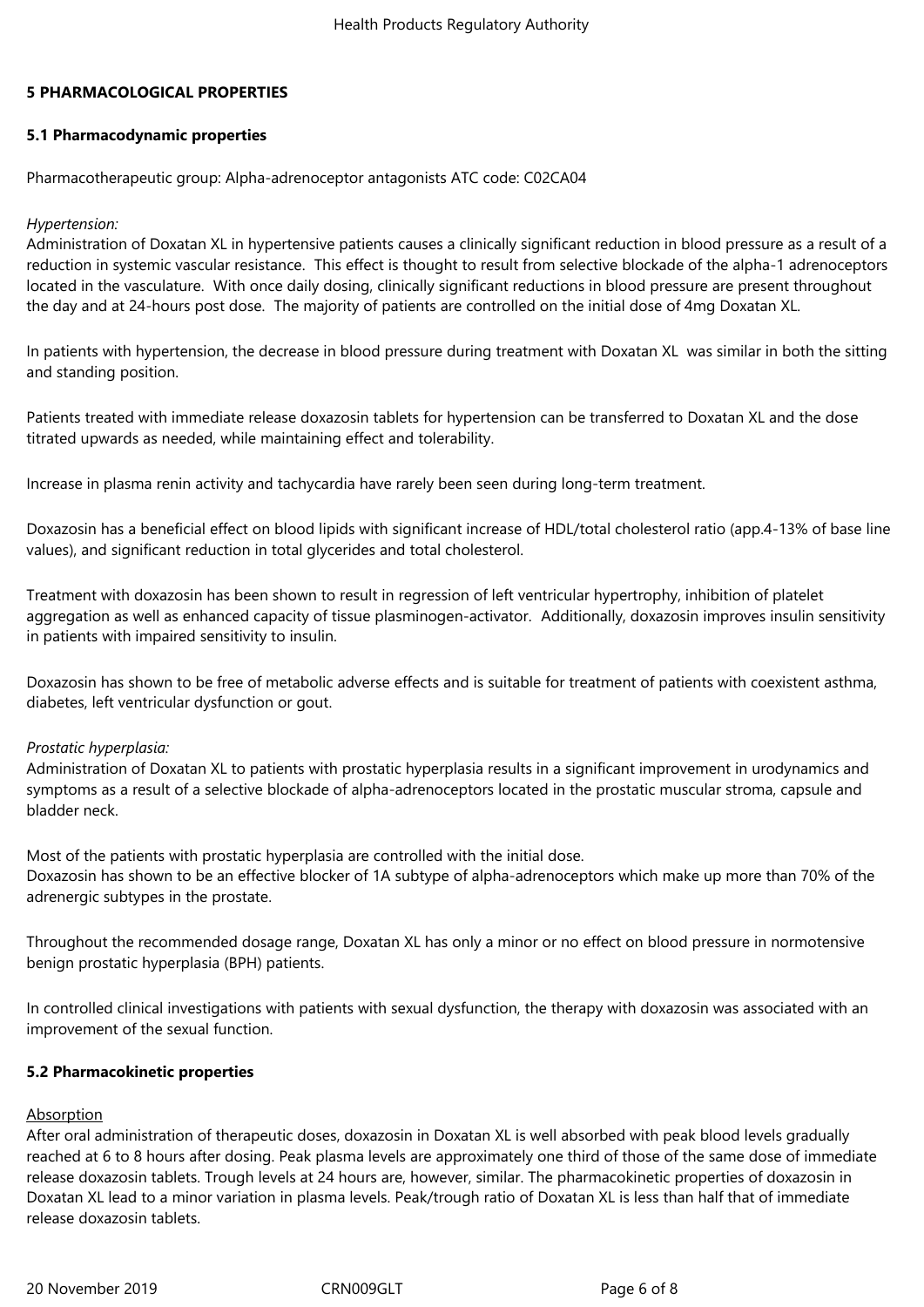At steady-state, the relative bioavailability of doxazosin from Doxatan XL compared to immediate release form was 54% at the 4 mg dose and 59% at the 8 mg dose.

## **Distribution**

Approximately 98% of doxazosin is protein-bound in plasma.

## Biotransformation

Doxazosin is extensively metabolised with <5% excreted as unchanged drug. Doxazosin is primarily metabolised by O-demethylation and hydroxylation.

## **Elimination**

The plasma elimination is biphasic with the terminal elimination half-life being 22 hours and hence this provides the basis for once daily dosing.

## Elderly

Pharmacokinetic studies with doxazosin in the elderly have shown no significant alterations compared to younger patients.

## Renal impairment

Pharmacokinetic studies with doxazosin in patients with renal impairment also showed no significant alterations compared to patients with normal renal function.

## Hepatic impairment

There are only limited data on patients with liver impairment and on the effects of drugs known to influence hepatic metabolism (e.g. cimetidine). In a clinical study in 12 subjects with moderate hepatic impairment, single dose administration of doxazosin resulted in an increase of AUC of 43% and a decrease in oral clearance of approx. 30%.

Doxazosin therapy in patients with hepatic impairment should be performed with caution (see section 4.4. "Special warnings and precautions for use").

## **5.3 Preclinical safety data**

Preclinical data reveal no special hazard for humans based on conventional studies of safety pharmacology, repeated dose toxicity, carcinogenicity and gastrointestinal tolerance (see section 4.6 "Pregnancy and lactation").

## **6 PHARMACEUTICAL PARTICULARS**

## **6.1 List of excipients**

*Tablet core* Polyethylene Oxide Microcrystalline Cellulose Povidone Butylhydroxytoluene (E321) α - Tocopherol Silica, Colloidal Anhydrous Sodium Stearyl Fumarate

*Coating*  Methacrylic Acid Copolymer (Eudragit L30 D-55) Macrogol 1300-1600 Titanium Dioxide (E171) Silica, Colloidal Anhydrous